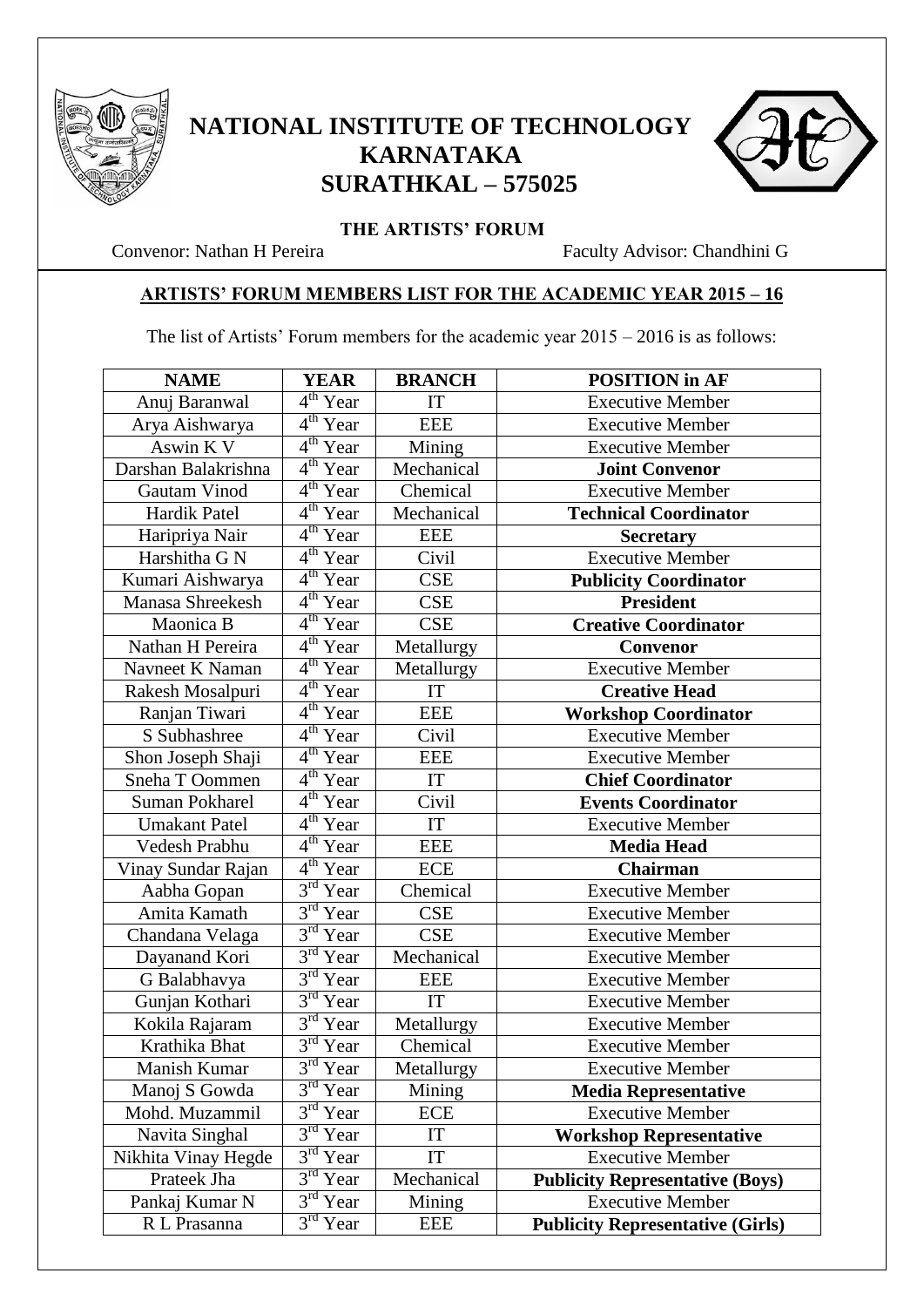| Sahara Sedhain         | $3rd$ Year                        | Civil      | <b>Executive Member</b>         |
|------------------------|-----------------------------------|------------|---------------------------------|
| Sarthak Acharya        | $3rd$ Year                        | Chemical   | <b>Technical Representative</b> |
| Sahil Hedge            | 3 <sup>rd</sup><br>Year           | Metallurgy | <b>Events Representative</b>    |
| Satyesh Awasthi        | 3 <sup>rd</sup><br>Year           | Mechanical | <b>Creative Representative</b>  |
| Shrishthi AK           | $3^{\text{rd}}$<br>Year           | <b>CSE</b> | <b>Executive Member</b>         |
| Siddhartha S K         | $3rd$ Year                        | Chemical   | <b>Executive Member</b>         |
| Smriti M               | $3rd$ Year                        | <b>CSE</b> | <b>Executive Member</b>         |
| Vignesh                | $3rd$ Year                        | Metallurgy | <b>Executive Member</b>         |
| Vishakha SR            | $3rd$ Year                        | <b>CSE</b> | <b>Treasurer</b>                |
| Yuvraj Singh Bawa      | $3^{\text{rd}}$<br>Year           | Mechanical | <b>Creative Representative</b>  |
| <b>Abhishek Kumar</b>  | $2nd$ Year                        | Civil      | <b>Executive Member</b>         |
| Aditya Anurag          | $2nd$ Year                        | <b>EEE</b> | <b>Executive Member</b>         |
| Amal Johny             | 2 <sup>nd</sup><br>Year           | Civil      | <b>Executive Member</b>         |
| Apee Regmi             | $2nd$ Year                        | Civil      | <b>Executive Member</b>         |
| Giriraj S Heda         | 2 <sup>nd</sup><br>Year           | Mechanical | <b>Executive Member</b>         |
| Kavya Atmakuri         | 2 <sup>nd</sup><br>Year           | <b>CSE</b> | <b>Executive Member</b>         |
| Megha Mantur           | $2nd$ Year                        | <b>ECE</b> | <b>Executive Member</b>         |
| Navya R Shetty         | 2 <sup>nd</sup><br>Year           | <b>CSE</b> | <b>Executive Member</b>         |
| Neha Rao               | $2nd$ Year                        | IT         | <b>Executive Member</b>         |
| <b>Prerith Arakere</b> | 2 <sup>nd</sup><br>Year           | Civil      | <b>Executive Member</b>         |
| Nischita Kaza          | 2 <sup>nd</sup><br>Year           | <b>EEE</b> | <b>Executive Member</b>         |
| Rama Shanbhag          | $2nd$ Year                        | IT         | <b>Executive Member</b>         |
| Samanvita Sastry       | $2nd$ Year                        | <b>CSE</b> | <b>Executive Member</b>         |
| Samhita Varambally     | 2 <sup>nd</sup><br>Year           | <b>ECE</b> | <b>Executive Member</b>         |
| Sangeetha G S          | $2nd$ Year                        | <b>CSE</b> | <b>Executive Member</b>         |
| Sanmathi Kamath        | 2 <sup>nd</sup><br>Year           | <b>ECE</b> | <b>Executive Member</b>         |
| Sonali Maruti Naik     | $2nd$ Year                        | <b>EEE</b> | <b>Executive Member</b>         |
| Srivalya Elluru        | 2 <sup>nd</sup><br>Year           | IT         | <b>Executive Member</b>         |
| Vignesh R              | 2 <sup>nd</sup><br>Year           | <b>CSE</b> | <b>Executive Member</b>         |
| Vindhya Katam          | 2 <sup>nd</sup><br>Year           | Chemical   | <b>Executive Member</b>         |
| Vishal Kumar           | 2 <sup>nd</sup><br>Year           | Chemical   | <b>Executive Member</b>         |
| Yash Lara              | $2nd$ Year                        | Chemical   | <b>Executive Member</b>         |
| Abey Biju              | $1st$ Year                        | Civil      | <b>Executive Member</b>         |
| Abhinav Rao            | $\overline{1^{st}}$ Year          | Mechanical | <b>Executive Member</b>         |
| Aniroodh K             | $\overline{1}$ <sup>st</sup> Year | Mechanical | <b>Executive Member</b>         |
| Anupama                | $1st$ Year                        | Chemical   | <b>Executive Member</b>         |
| Apurva P               | $\overline{1}$ <sup>st</sup> Year | <b>ECE</b> | <b>Executive Member</b>         |
| Ashika Nayak           | $1st$ Year                        | <b>ECE</b> | <b>Executive Member</b>         |
| <b>Bharath C Yaram</b> | $\overline{1^{st}}$ Year          | ECE        | <b>Executive Member</b>         |
| Deeksha Pai S          | $1st$ Year                        | Chemical   | <b>Executive Member</b>         |
| Iffat Jahan            | $1st$ Year                        | Metallurgy | <b>Executive Member</b>         |
| Lamia MK               | $\overline{1}^{\text{st}}$ Year   | <b>ECE</b> | <b>Executive Member</b>         |
| Malvika D Shetty       | $1st$ Year                        | <b>ECE</b> | <b>Executive Member</b>         |
| Manmohan Malani        | $\overline{1}^{\text{st}}$ Year   | <b>EEE</b> | <b>Executive Member</b>         |
| Nishtha Maloo          | $1st$ Year                        | ECE        | <b>Executive Member</b>         |
| Rajeswari Dhir         | $1st$ Year                        | <b>EEE</b> | <b>Executive Member</b>         |
| Sahana U Neralkatte    | $1st$ Year                        | Civil      | <b>Executive Member</b>         |
| Shashank Rao M         | $\overline{1}$ <sup>st</sup> Year | Mechanical | <b>Executive Member</b>         |
| Shivananda D           | $\overline{1^{st}}$ Year          | <b>CSE</b> | <b>Executive Member</b>         |
| Shubham R V            | $1st$ Year                        | Mechanical | <b>Executive Member</b>         |
| Trisha Ghosh           | $1st$ Year                        | Chemical   | <b>Executive Member</b>         |